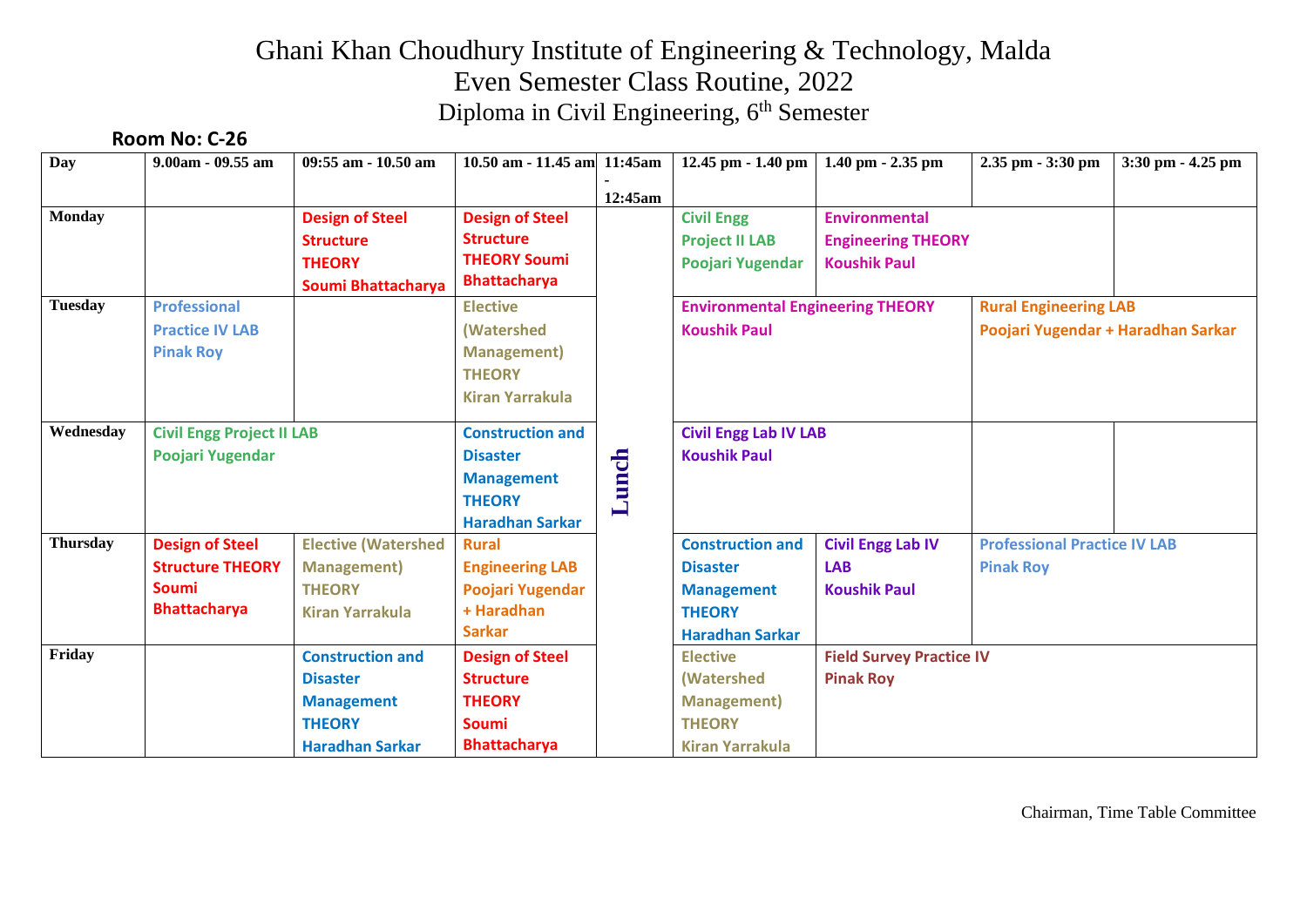## Ghani Khan Choudhury Institute of Engineering & Technology, Malda Even Semester Class Routine, 2022 Diploma in Computer Science & Technology, 6<sup>th</sup> Semester

#### **Room No: Computer science Non-formal Lab**

| Day                             | 9.00am -09.55 am                                                                                                                                                                                                                             | 09:55 am- 10.50 am                                       | 10.50 am -11.45 am                                                                                               | 11:45am<br>12:45pm | 12.45 pm -1.40 pm                                                                   | 1.40 pm -2.35 pm                                                          | 2.35 pm-3:30 pm                                                    | 3:30 pm-4.25 pm |
|---------------------------------|----------------------------------------------------------------------------------------------------------------------------------------------------------------------------------------------------------------------------------------------|----------------------------------------------------------|------------------------------------------------------------------------------------------------------------------|--------------------|-------------------------------------------------------------------------------------|---------------------------------------------------------------------------|--------------------------------------------------------------------|-----------------|
| <b>Monday</b><br><b>Tuesday</b> | <b>System</b><br><b>Programming &amp;</b><br><b>Compiler</b><br><b>Design</b><br><b>THEORY</b><br><b>Subrata Roy</b><br><b>System</b><br><b>Programming &amp;</b><br><b>Compiler</b><br><b>Design</b><br><b>THEORY</b><br><b>Subrata Roy</b> | Project (Phase II) LAB Showmik<br><b>Bhowmik</b>         | <b>Advance JAVA</b><br><b>Programming</b><br><b>THEORY</b><br><b>Mahafijur</b><br>Rahaman                        |                    | <b>Advance JAVA</b><br><b>Programming LAB</b><br><b>Mahafijur Rahaman</b>           |                                                                           | <b>Project (Phase II) LAB</b><br><b>Showmik Bhowmik</b>            |                 |
| Wednesday                       | <b>Advance JAVA</b><br><b>Programming</b><br><b>THEORY</b><br><b>Mahafijur</b><br>Rahaman                                                                                                                                                    |                                                          | <b>System</b><br><b>Programming &amp;</b><br><b>Compiler Design</b><br><b>THEORY</b><br><b>Subrata Roy</b>       | <b>LUNCH</b>       | <b>Elective-II</b><br><b>THEORY</b><br><b>Sukhen Das</b><br><b>Mandal</b>           | <b>Advance JAVA Programming</b><br><b>LAB</b><br><b>Mahafijur Rahaman</b> |                                                                    |                 |
| <b>Thursday</b>                 | <b>Advance JAVA</b><br><b>Programming</b><br><b>THEORY</b><br><b>Mahafijur</b><br>Rahaman                                                                                                                                                    | <b>Professional Practice-IV LAB</b><br><b>Nikhil Deo</b> |                                                                                                                  |                    | <b>Elective-II</b><br><b>THEORY</b><br><b>Sukhen Das</b><br><b>Mandal</b>           |                                                                           | <b>Elective-II LAB</b><br><b>Sukhen Das Mandal</b>                 |                 |
| Friday                          | <b>Project (Phase II) LAB</b><br><b>Showmik Bhowmik</b>                                                                                                                                                                                      |                                                          | <b>Elective-II</b><br>(Advanced<br><b>Web Technology)</b><br><b>THEORY</b><br><b>Sukhen Das</b><br><b>Mandal</b> |                    | <b>System Programming &amp;</b><br><b>Compiler Design LAB</b><br><b>Subrata Roy</b> |                                                                           | <b>Professional</b><br><b>Practice-IV LAB</b><br><b>Nikhil Deo</b> |                 |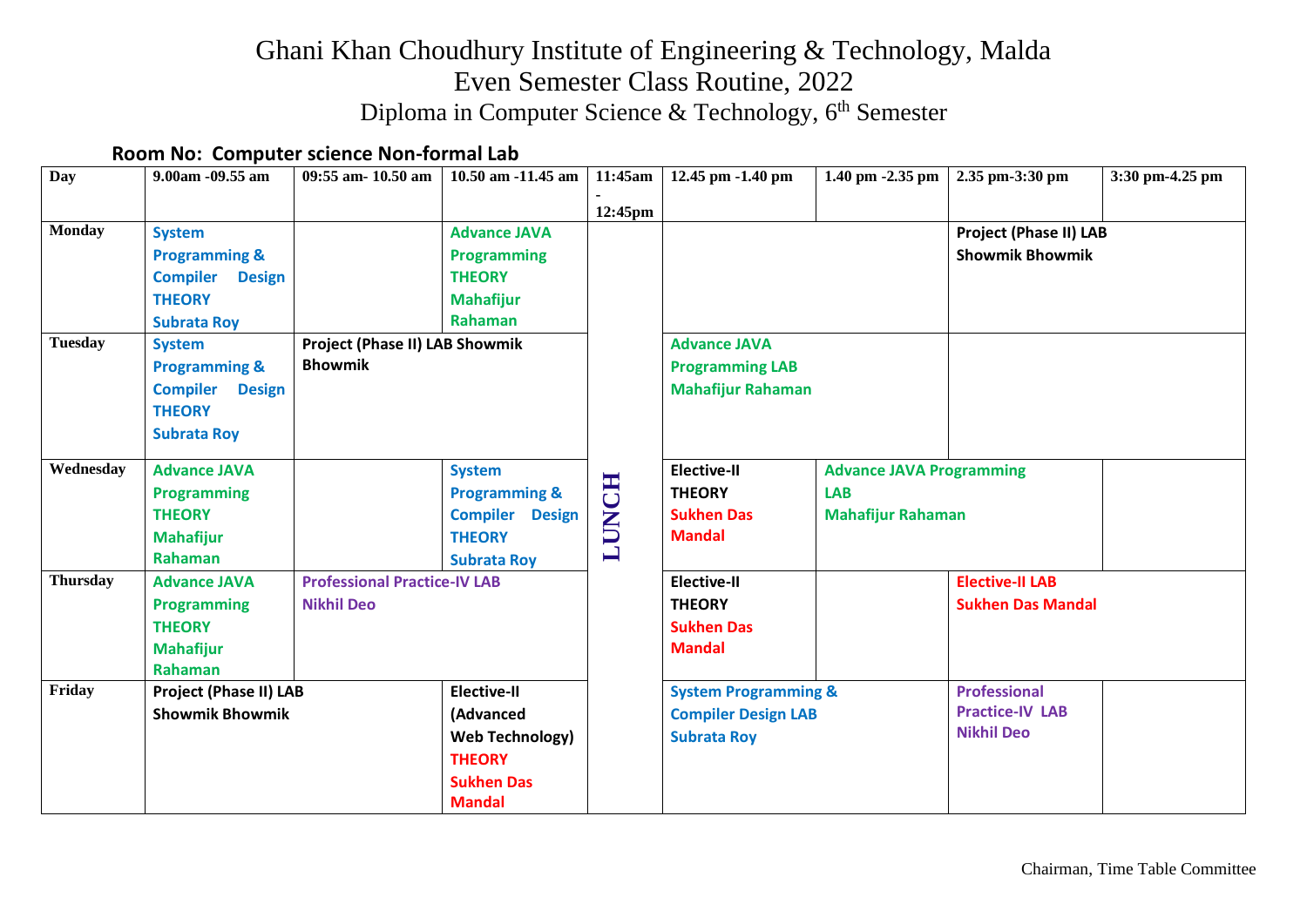# Ghani Khan Choudhury Institute of Engineering & Technology, Malda Even Semester Class Routine, 2022 Diploma in Electrical Engineering, 6<sup>th</sup> Semester

#### **Room No: C-25**

| Day             | 9.00am -09.55 am                                                                                                                          | 09:55 am- 10.50 am             | 10.50 am -11.45<br>am            | 11:45a<br>m-<br>12:45p<br>$\mathbf{m}$ | 12.45 pm-1.40 pm                                                                   | $1.40$ pm $-2.35$<br>pm         | 2.35 pm-3:30 pm                   | 3:30 pm-4.25 pm     |
|-----------------|-------------------------------------------------------------------------------------------------------------------------------------------|--------------------------------|----------------------------------|----------------------------------------|------------------------------------------------------------------------------------|---------------------------------|-----------------------------------|---------------------|
| Monday          | <b>Industrial Project</b>                                                                                                                 |                                | <b>Electrical</b>                |                                        | <b>Electrical</b>                                                                  | <b>Electrical</b>               | <b>Professional Practice-IV</b>   |                     |
|                 | <b>A Karmakar + P Mondal</b>                                                                                                              |                                | <b>Design</b>                    |                                        | Installation,                                                                      | <b>Design</b>                   | <b>LAB</b>                        |                     |
|                 |                                                                                                                                           |                                | <b>Estimating &amp;</b>          |                                        | <b>Maintenance, Testing</b>                                                        | <b>Estimating &amp;</b>         | <b>Sankar Mukherjee</b>           |                     |
|                 |                                                                                                                                           |                                | <b>Costing</b>                   |                                        | <b>THEORY</b>                                                                      | <b>Costing LAB</b>              |                                   |                     |
|                 |                                                                                                                                           |                                | <b>THEORY</b><br><b>P</b> Mondal |                                        | <b>Amiangshu Karmakar</b>                                                          | <b>P</b> Mondal                 |                                   |                     |
| <b>Tuesday</b>  | <b>Electrical</b>                                                                                                                         | <b>Industrial</b>              | <b>Electrical</b>                |                                        | <b>Professional Practice-IV LAB</b>                                                |                                 | <b>Electrical Workshop II LAB</b> |                     |
|                 | Installation,                                                                                                                             | <b>Management</b>              | <b>Design</b>                    |                                        | <b>Sankar Mukherjee</b>                                                            |                                 | <b>D</b> Mohammad                 |                     |
|                 | <b>Maintenance, Testing</b>                                                                                                               | <b>THEORY</b>                  | <b>Estimating &amp;</b>          |                                        |                                                                                    |                                 |                                   |                     |
|                 | <b>THEORY</b>                                                                                                                             | <b>Anirban Saha</b>            | <b>Costing</b>                   |                                        |                                                                                    |                                 |                                   |                     |
|                 | Amiangshu Karmakar                                                                                                                        |                                | <b>THEORY</b>                    |                                        |                                                                                    |                                 |                                   |                     |
|                 |                                                                                                                                           |                                | <b>P</b> Mondal                  |                                        |                                                                                    |                                 |                                   |                     |
| Wednesday       | <b>Electrical Design</b>                                                                                                                  | <b>Elective II (Control</b>    | <b>Elective II</b>               |                                        | <b>Electrical Design Estimating &amp; Costing</b><br><b>LAB</b><br><b>P</b> Mondal |                                 | <b>Elective II (Control of</b>    | <b>Industrial</b>   |
|                 | <b>Estimating &amp;</b>                                                                                                                   | of Electrical                  | (Control of                      | <b>LUNCH</b>                           |                                                                                    |                                 | <b>Electrical Machine) LAB</b>    | <b>Management</b>   |
|                 | <b>Costing THEORY</b>                                                                                                                     | <b>Machine) THEORY</b>         | <b>Electrical</b>                |                                        |                                                                                    |                                 | <b>Chiranjit Sain + Rajeev</b>    | <b>THEORY</b>       |
|                 | <b>P</b> Mondal                                                                                                                           | <b>Chiranjit Sain</b>          | <b>Machine</b> )                 |                                        |                                                                                    |                                 | Kumar + Mehbub Alam +             | <b>Anirban Saha</b> |
|                 |                                                                                                                                           |                                | <b>THEORY</b>                    |                                        |                                                                                    |                                 | <b>Amit Kole</b>                  |                     |
|                 |                                                                                                                                           |                                | <b>Chiranjit Sain</b>            |                                        |                                                                                    |                                 |                                   |                     |
| <b>Thursday</b> | <b>Electrical Design</b>                                                                                                                  | <b>Electrical</b>              |                                  |                                        | <b>Electrical</b>                                                                  |                                 | <b>Industrial Project</b>         |                     |
|                 | <b>Estimating &amp;</b>                                                                                                                   | Installation,                  |                                  |                                        | <b>Workshop II LAB</b>                                                             |                                 | A Karmakar + P Mondal             |                     |
|                 | <b>Costing THEORY</b>                                                                                                                     | Maintenance,                   |                                  |                                        | <b>D. Mohammad</b>                                                                 |                                 |                                   |                     |
|                 | <b>P</b> Mondal                                                                                                                           | <b>Testing THEORY</b>          |                                  |                                        |                                                                                    |                                 |                                   |                     |
|                 |                                                                                                                                           | <b>Amiangshu</b>               |                                  |                                        |                                                                                    |                                 |                                   |                     |
| Friday          |                                                                                                                                           | <b>Karmakar</b>                |                                  |                                        |                                                                                    |                                 |                                   |                     |
|                 | <b>Electrical</b><br><b>Elective II (Control of Electrical</b><br><b>Machine) LAB</b><br>Installation,<br>Chiranjit Sain + Rajeev Kumar + |                                |                                  | <b>Industrial</b>                      | <b>Industrial</b>                                                                  | <b>Elective II (Control of</b>  |                                   |                     |
|                 |                                                                                                                                           |                                |                                  | <b>Management</b>                      | <b>Project</b>                                                                     | <b>Electrical Machine)</b>      |                                   |                     |
|                 | <b>Maintenance, Testing</b>                                                                                                               | <b>Mehbub Alam + Amit Kole</b> |                                  |                                        | <b>THEORY</b>                                                                      | <b>A Karmakar</b><br>+ P Mondal | <b>THEORY</b>                     |                     |
|                 | <b>THEORY</b>                                                                                                                             |                                |                                  |                                        | <b>Anirban Saha</b>                                                                |                                 | <b>Chiranjit Sain</b>             |                     |
|                 | <b>Amiangshu Karmakar</b>                                                                                                                 |                                |                                  |                                        |                                                                                    |                                 |                                   |                     |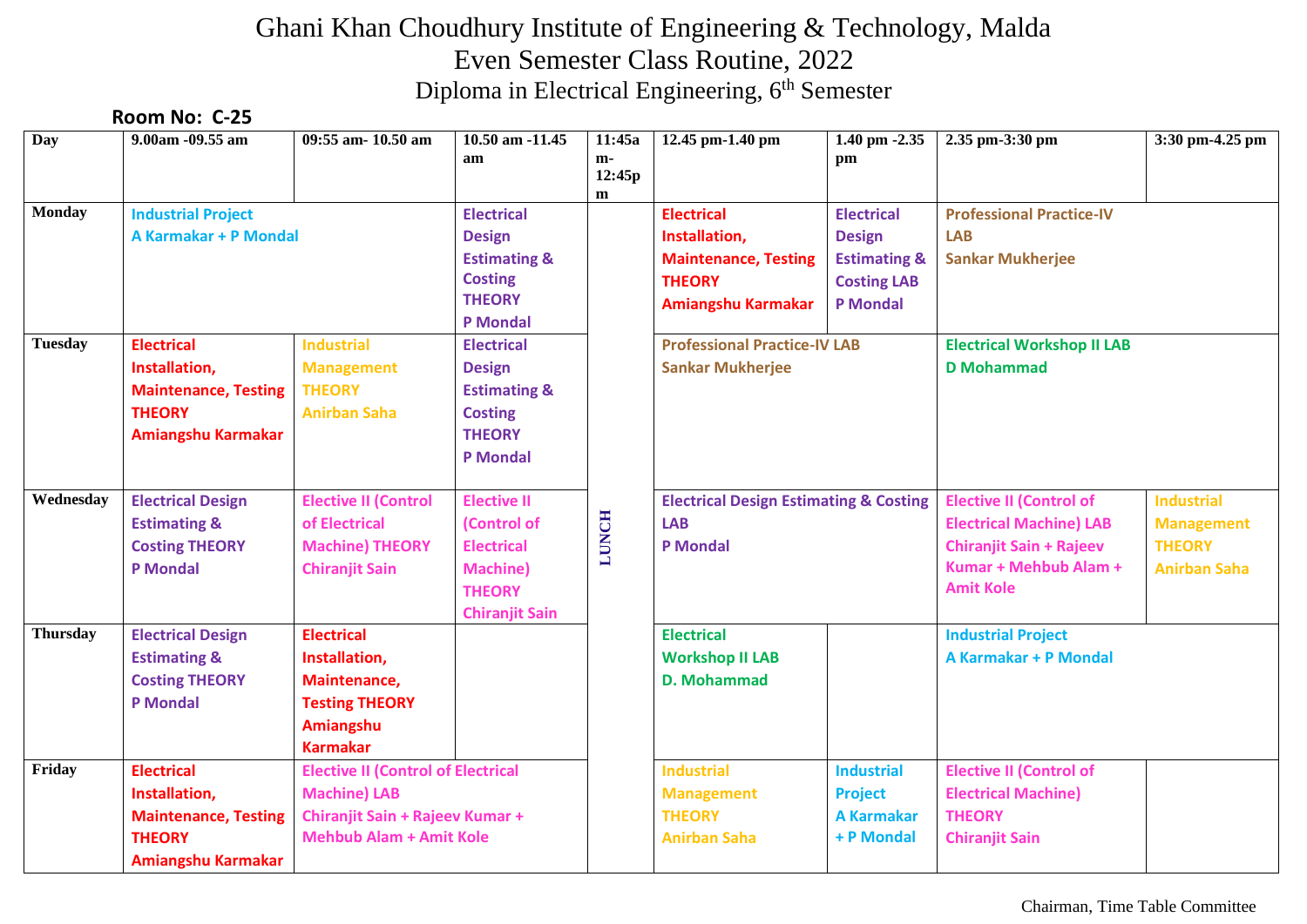#### **Ghani Khan Choudhury Institute of Engineering & Technology**

Narayanpur, Malda-732141, West Bengal

Room No: C22

**Course:** Diploma **Dept.** Food Processing Technology **Semester:** 6<sup>th</sup> Session 2022

| Day       | 9.00am-09.55 am                                                                        | 09:55 am-10.50 am                                                                                                            | 10.50 am -11.45 am                                                                                                 | 11.45 am-<br>12.45pm                   | 12.45 pm -1.40 pm                                                                                      | $1.40$ pm $-2.35$ pm                                                                            | 2.35 pm-3:30 pm                                                                              | 3:30 pm-4.25 pm |
|-----------|----------------------------------------------------------------------------------------|------------------------------------------------------------------------------------------------------------------------------|--------------------------------------------------------------------------------------------------------------------|----------------------------------------|--------------------------------------------------------------------------------------------------------|-------------------------------------------------------------------------------------------------|----------------------------------------------------------------------------------------------|-----------------|
| Mondav    | <b>Industrial</b><br><b>Management</b> (FT)<br><b>THEORY</b><br>Md. Jigar Ali          | <b>Elective (Food</b><br><b>Industries Waste</b><br><b>Management</b> )<br><b>THEORY</b><br><b>Sudip Kumar Das</b>           | <b>Food Packaging</b><br><b>Technology</b><br><b>THEORY</b><br><b>Kshirod Kumar Das</b>                            |                                        | <b>Elective Lab</b><br><b>(Food Industries Waste)</b><br><b>Management</b> ) LAB<br><b>Mintu Sinha</b> |                                                                                                 | <b>Food Processing Lab-</b><br><b>II LAB</b><br><b>Mojahadul Islam Mallick</b>               |                 |
| Tuesdav   | <b>Food Safety and</b><br><b>Quality Control</b><br><b>THEORY</b><br><b>Bhagya Raj</b> | <b>Industrial</b><br><b>Management</b> (FT)<br><b>THEORY</b><br>Md. Jigar Ali                                                | <b>Elective (Food</b><br><b>Industries</b><br><b>Waste Management</b> )<br><b>THEORY</b><br><b>Sudip Kumar Das</b> | L                                      | <b>Elective Lab (Food Industries)</b><br><b>Waste Management</b> ) LAB<br><b>Mintu Sinha</b>           |                                                                                                 | <b>Food Analysis and</b><br><b>Quality Control-Lab II</b><br><b>LAB</b><br><b>Pranab Roy</b> |                 |
| Wednesdav | <b>Food Safety and</b><br><b>Ouality Control</b><br><b>THEORY</b><br><b>Bhagya Raj</b> | <b>Elective (Food</b><br><b>Industries</b><br><b>Waste</b><br><b>Management</b> )<br><b>THEORY</b><br><b>Sudip Kumar Das</b> | <b>Food Packaging</b><br><b>Technology</b><br><b>THEORY</b><br><b>Bhagya Raj</b>                                   | U<br>N<br>$\overline{\mathbf{C}}$<br>H | Food<br><b>Packaging</b><br><b>Technology</b><br><b>THEORY</b><br><b>Bhagya Raj</b>                    | <b>Food Analysis</b><br>and Quality<br><b>Control-Lab</b><br><b>II LAB</b><br><b>Pranab Roy</b> | <b>Food Processing Project Work-</b><br><b>II LAB</b>                                        |                 |
| Thursdav  | <b>Food Safety and</b><br><b>Quality Control</b><br><b>THEORY</b><br><b>Bhagya Raj</b> | <b>Industrial</b><br><b>Management</b><br>(FT)<br><b>THEORY</b><br>Md. Jigar Ali                                             |                                                                                                                    |                                        | <b>Food Safety</b><br>and<br><b>Quality</b><br><b>Control</b><br><b>THEORY</b><br><b>Bhagya Raj</b>    |                                                                                                 | <b>Food Processing</b><br><b>Project Work-II LAB</b>                                         |                 |
| Fridav    | <b>Food Packaging</b><br><b>Technology</b><br><b>THEORY</b><br><b>Bhagya Raj</b>       | <b>Elective (Food</b><br><b>Industries</b><br><b>Waste</b><br><b>Management</b> )<br><b>THEORY</b><br><b>Sudip Kumar Das</b> | <b>Food Packaging</b><br><b>Technology</b><br><b>THEORY</b><br><b>Kshirod Kumar Das</b>                            |                                        | Professional<br><b>Practice</b><br>IV(FT) LAB<br><b>Kshirod</b><br><b>Kumar Das</b>                    | <b>Professional</b><br><b>Practice</b><br>IV(FT) LAB<br><b>Kshirod</b><br><b>Kumar Das</b>      | <b>Food Processing Lab-II LAB</b><br><b>Mojahadul Islam Mallick</b>                          |                 |